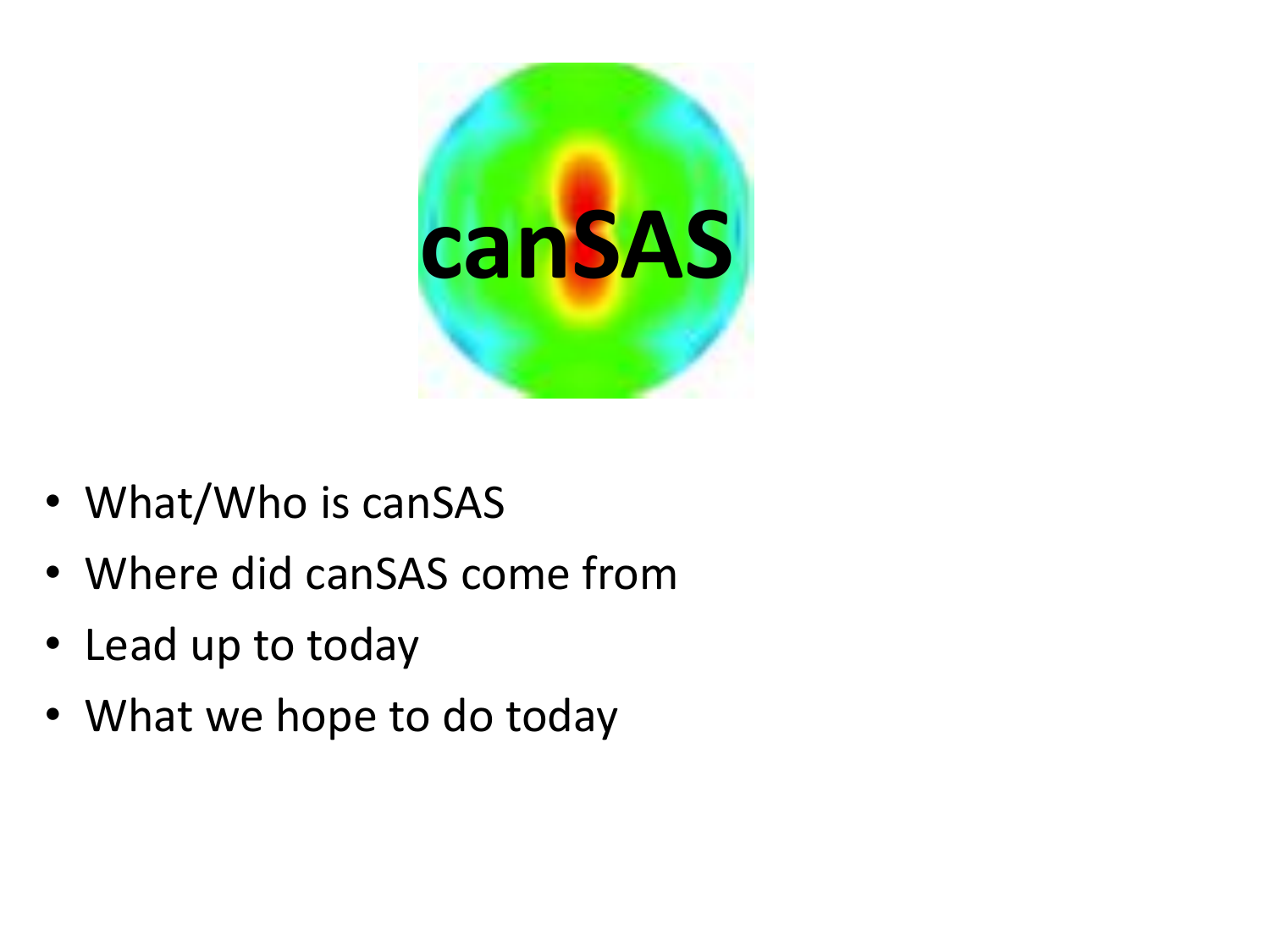# Who/What is canSAS Who/What is **can**SAS

**collective action for nomadic Small Angle Scatterers**

canSAS has evolved over the years into a loosely organized, self-assembled collection of international small-angle scatterers with a common goal to provide solutions for the problems encountered by nomadic scatterers using different equipment and facilities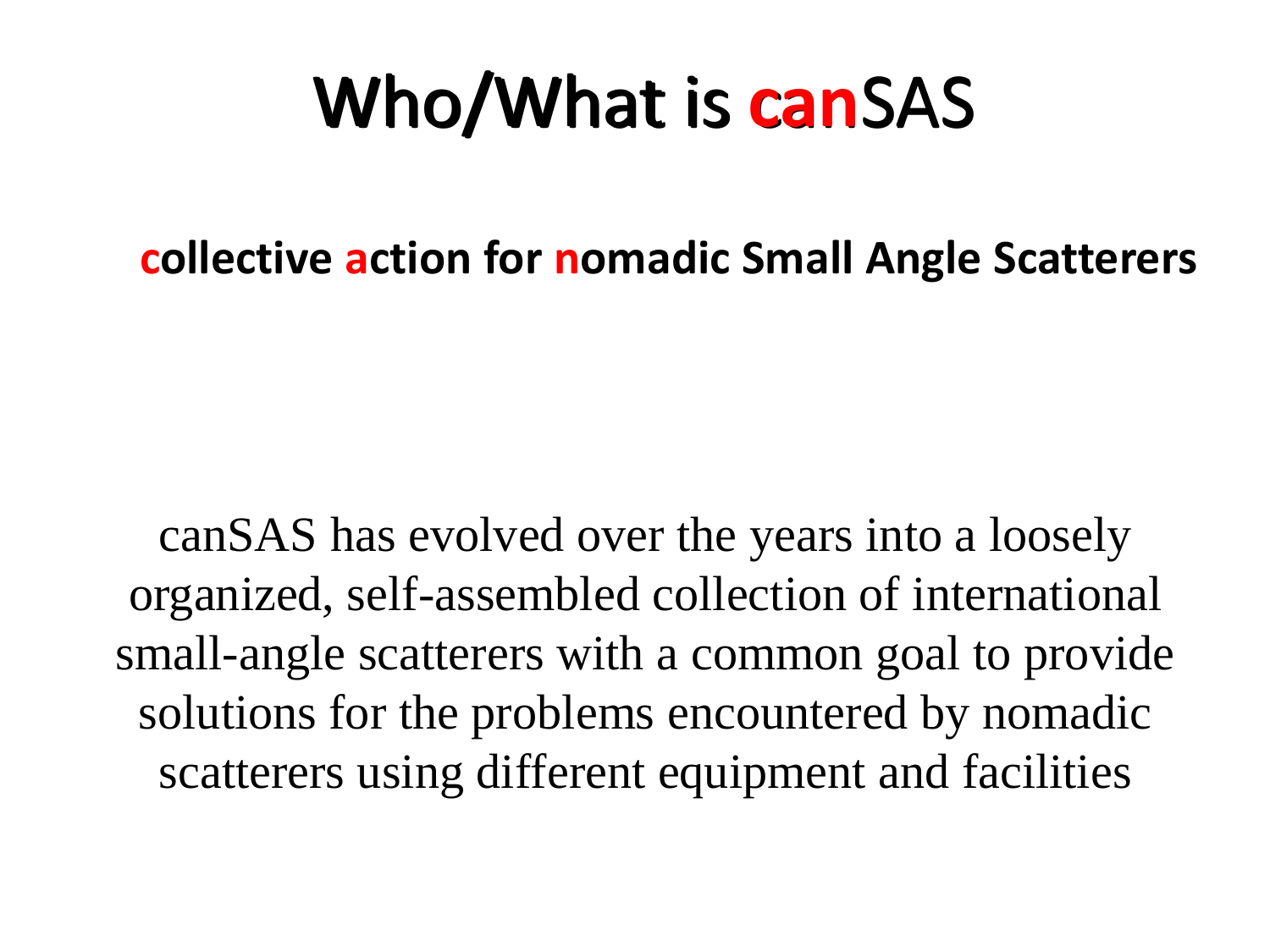## Where did canSAS come from

- From the first meeting held in 1998 in Grenoble France, the aim has been on **concrete action**.
- In the early days the focus was almost exclusively on **reduced** data **formats.**
- That focus has shifted over the years and ........
- in the 2007 canSAS V meeting it was decided that the work clearly encompasses any issue impacting the nomadic scatterer.
- Also at that meeting there was a renewed emphasis placed on action with the establishment of several working groups.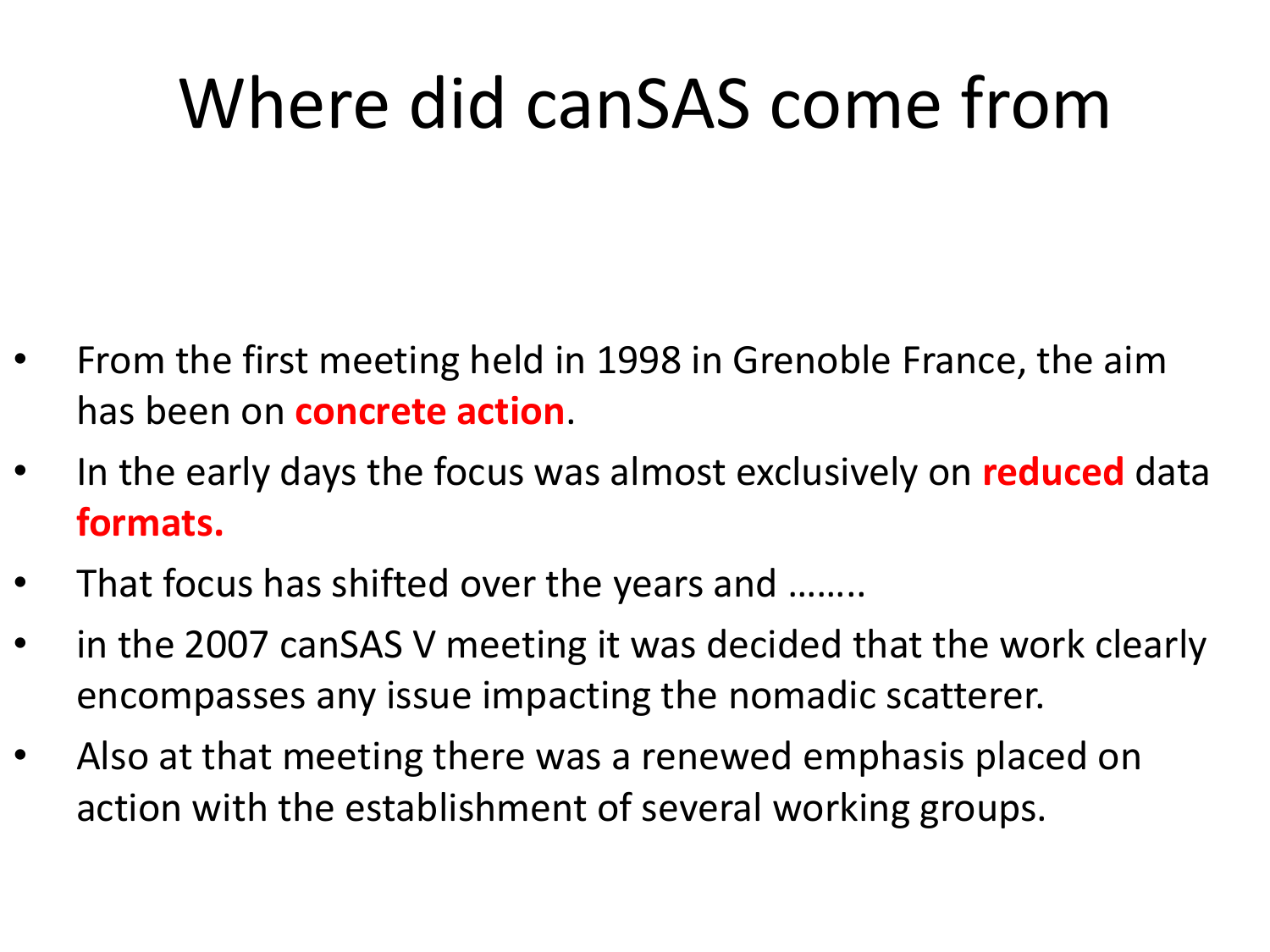## Lead up to this meeting

- 5 working groups formed at 2007 meeting and wiki created
- canSAS session and discussion held at the 2009 SAS meeting in Oxford
- •<br>…………
- Workshop held in July in Upsala covering 3 working group areas
	- Reduced formats Pete Jemian discussing
	- Global SAS Portal Duncan McGillivray discussing
	- "standardization" Adrian Rennie discussing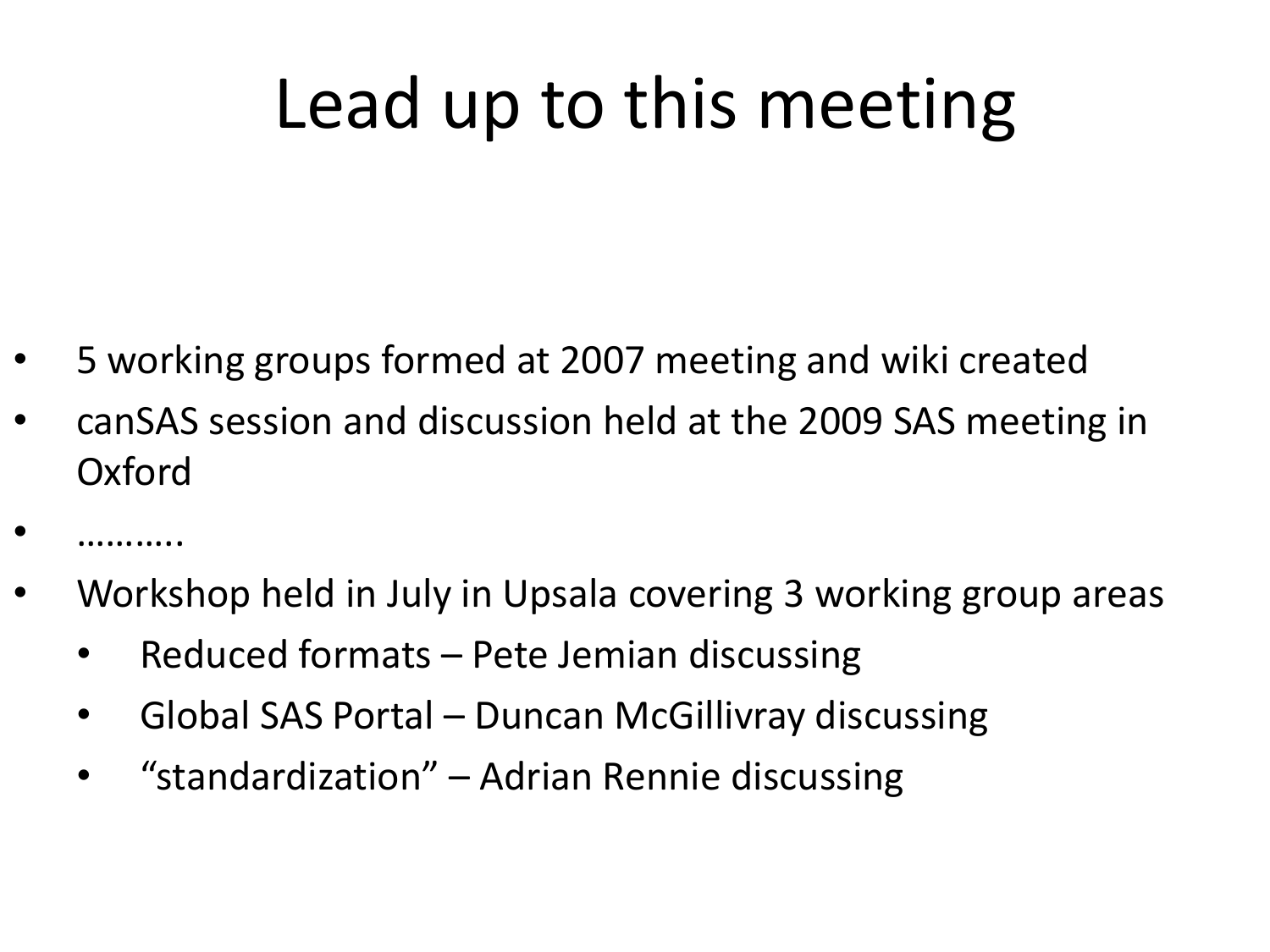### Uppsala Workshop in addition to work to be presented

- Wiki pages for meeting created
- People contributed to discussion on wiki
- Wiki updated throughout the meeting
- 3 webinars held during the meeting
- Final report posted as part of wiki
- Cansas.org domain purchased
- Website at above domain created Andrew Jackson